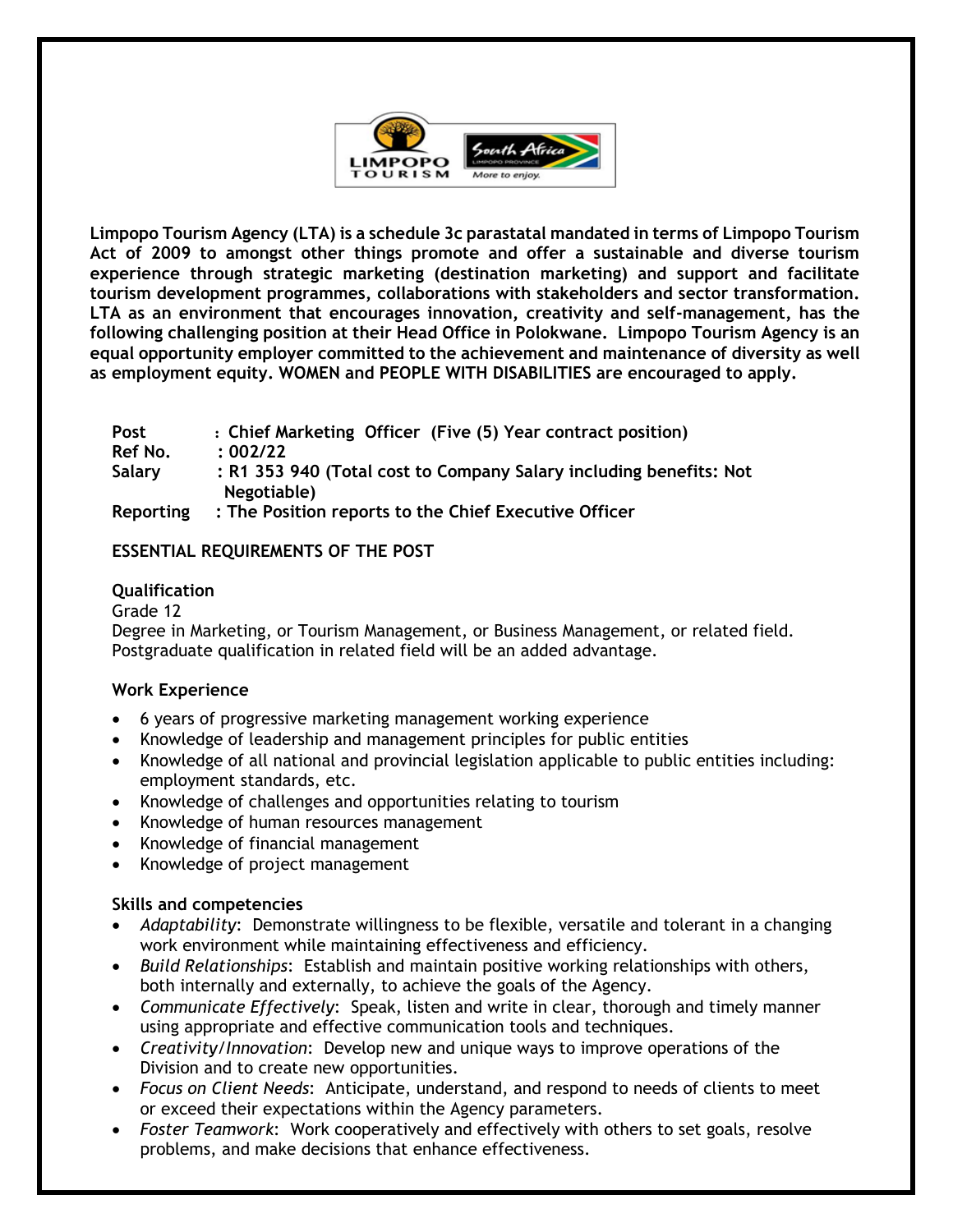- *Organise*: Set priorities, develop a work schedule, monitor progress towards goals, and track details, data, information and activities
- *Plan*: Determine strategies to move the Division forward, set goals, create and implement actions plans, and evaluate the process and results.
- *Solve Problems*: Assess problem situations, identify causes, gather and process information, generate solutions, make recommendations, resolve the problem.
- *Think Strategically*: Assesses options and actions based on trends and conditions in the environment, and the vision and values of the Agency
- *Make Decisions*: Assess situations to determine the importance, urgency and risks, and make clear, timely decisions in the best interests of the Division.

## **JOB PURPOSE**

To lead and manage the destination marketing division as per the strategic direction set by the Board

# **DUTIES OF THE POST**

### **Leadership:**

- Participate with the CEO in developing a vision and strategic plan to guide the Division
- Identify, assess, and inform the CEO of internal and external issues that affect the Division
- Act as a professional advisor to the CEO on all aspects of the Division's activities
- Foster effective team work between the CEO and the CMO and between the CMO and staff
- In addition to the CEO, act as a spokesperson for the Division
- Conduct official correspondence on behalf of the CEO as appropriate and jointly with the CEO when appropriate
- Represent the Division at tourism community activities to enhance the Division's tourism community profile

In order to ensure that appropriate leadership is provided to the Division to carry out its business

### **Operational Planning and Management:**

- Develop an operational plan which incorporates goals and objectives that work towards the strategic direction of the Division
- Ensure that the operation of the Division meets the expectations of its clients, Board and Shareholder
- Oversee the efficient and effective day-to-day operations of the Division
- Draft policies for the approval of the Board and prepare procedures to implement the Divisional policies; review existing policies on an annual basis and recommend changes to the Board as appropriate
- Ensure that personnel and client files are securely stored and privacy / confidentiality is maintained
- Provide technical support to the CEO and Board by preparing Division-specific meeting agenda and supporting materials

In order to ensure the planning and day to day operational management of the Division

### **Programme planning and management:**

- Oversee the planning, implementation and evaluation of the Division's programmes and services
- Ensure that the programmes and services offered by the Division contribute to the Agency's mission and reflect the priorities of the Board
- Monitor the day-to-day delivery of the programmes and services of the Division to maintain or improve quality

• Oversee the planning, implementation, execution and evaluation of special projects In order to ensure the overseeing of programmes and projects, and management of implementation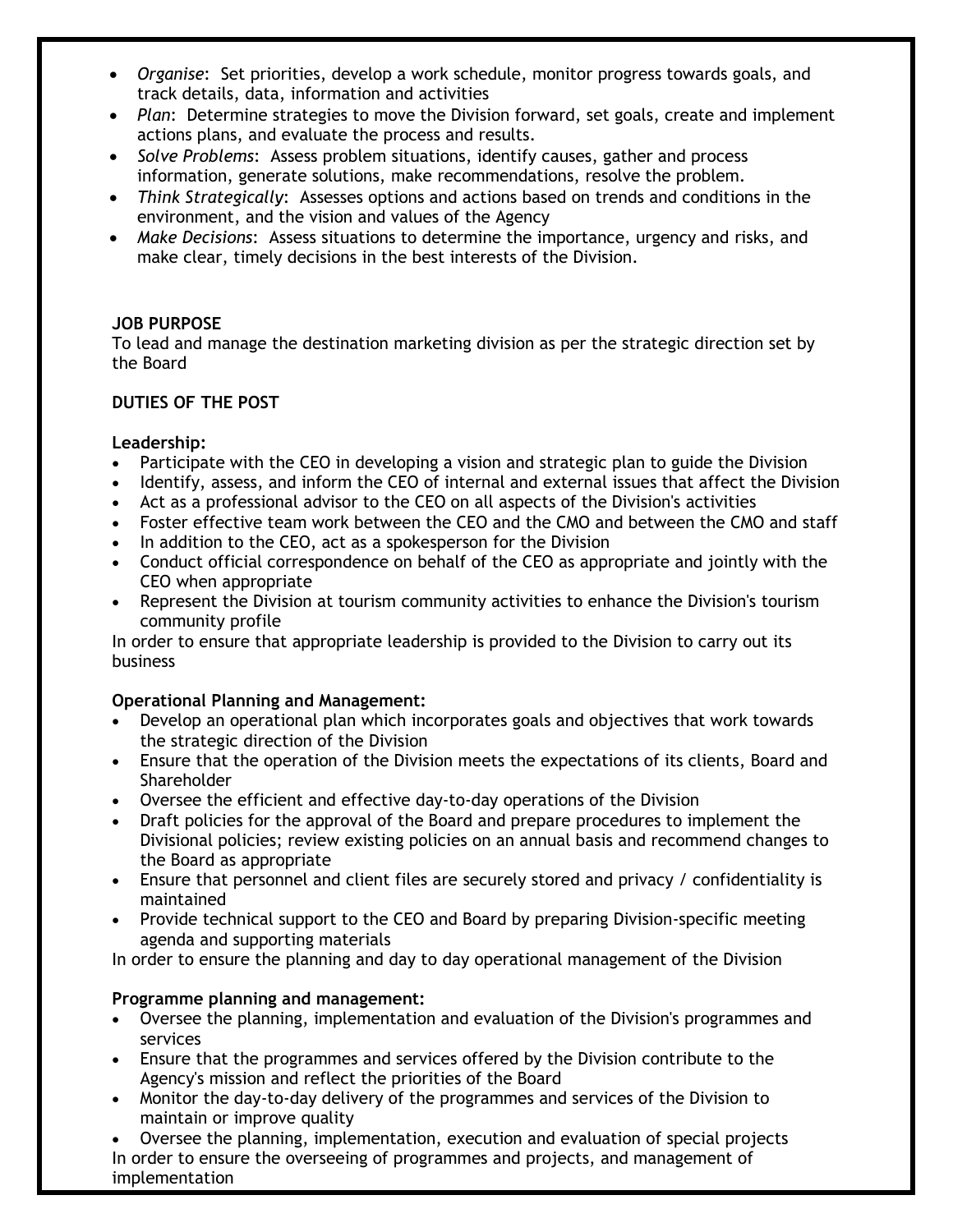## **Tourism Marketing Strategy:**

- Develop and exercise oversight of the tourism marketing strategies to support provincial tourism growth objectives
- Formulate marketing strategy, collaborate with both internal and external stakeholders, and lead cross-functional teams in the development of tourism-type operational strategies
- Bring together crucial pieces of information such as competitor performance, operational performance, innovations, markets, etc., from various internal and external sources to develop strategic tourism marketing options
- Carry out regular strategy reviews with the Board, spearheading the strategic vision across all fronts of the tourism industry and businesses

In order to ensure that the scope and parameters within which tourism marketing strategy are clear and roles carried out as expected

## **Marketing management framework:**

- Liaise with strategy, brand, product and regional managers to establish a framework for tourism marketing campaigns and programmes management
- Provide guidelines for procuring marketing and advertising agencies to develop brand and tactical campaigns, and specialist roles of internal staff such as brand manager, digital marketer, business tourism manager, etc.
- Lead marketing campaigns to launch or re-launch new or existing tourism products / services / destinations
- Carry out regular programmes' reviews to asses results of campaigns

In order to ensure that the general tourism marketing management roles are executed as expected

## **Tourism information services framework:**

- Provide guidelines for managing tourism information centres, including staff supervision and development, business and office systems management
- Determine minimum service standards for regional offices to ensure that quality services are in place to respond to day-to-day tourism enquiries
- Institute mechanism to regularly check and report to the CEO and the Board on the status of the marketing budget for tourism
- Lead and make presentations on tourism awareness or of new initiatives, to industry, community and interest groups
- Establish liaisons and build close relationships with the media to promote tourism, and encourage community involvement and awareness

In order to ensure the all-encompassing approach to destination information services at regional levels

### **Oversee Convention Bureau:**

- Develop strategy and implementation plan to help increase the province's high-yield business tourism market
- Develop framework to provide information and assistance to meeting and incentives planners, the media, corporates and association buyers who show an interest in each of the province's regions / districts
- Provide standard bidding support material, venue and accommodation sourcing, use networks to gain local association and promotional support
- Use extensive list of key stakeholders, such as airlines, hotels, venues, tour operators and government protocol offices to build capability to deliver quality services to interested parties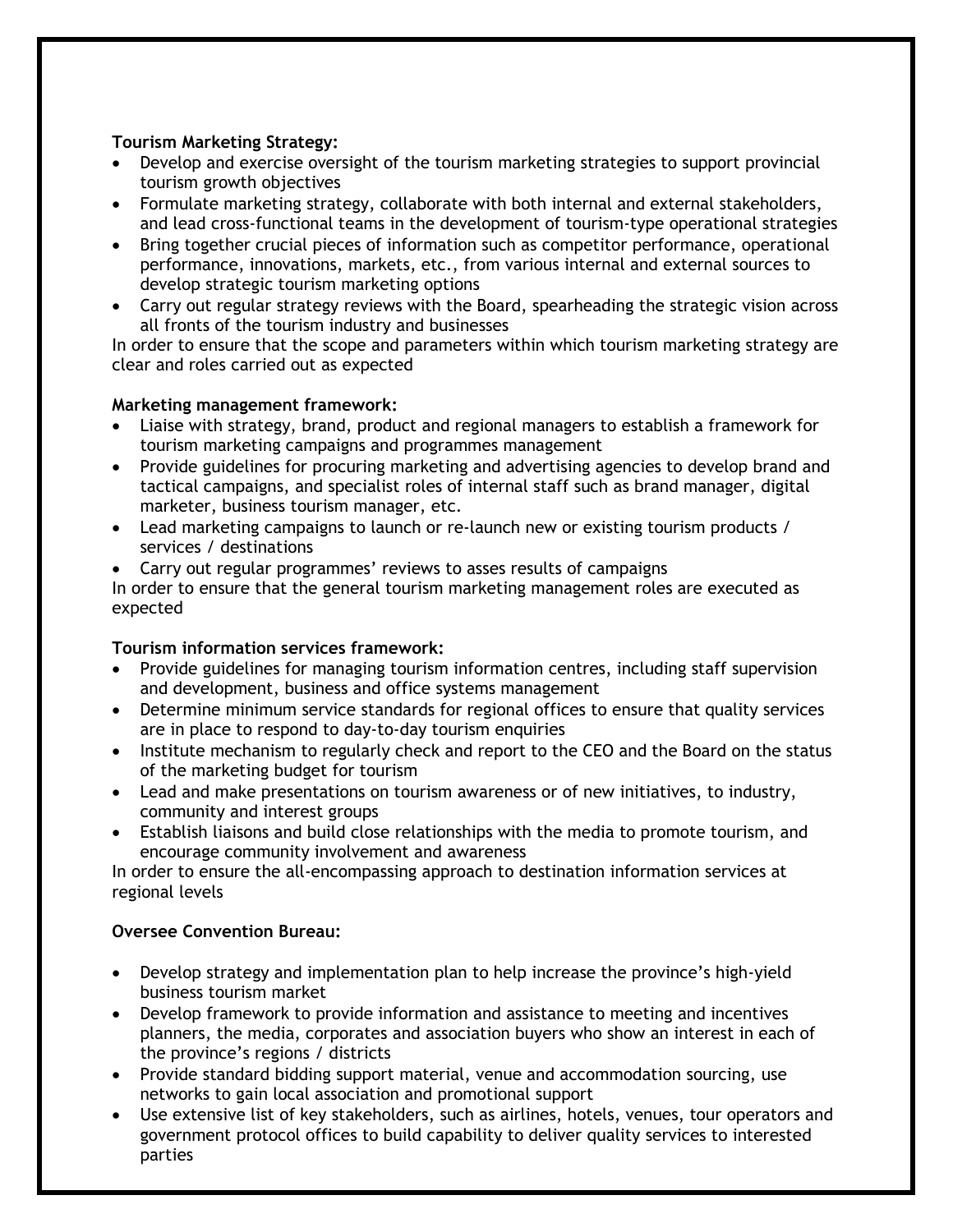In order to ensure the establishment and operation of a successful convention bureau for the province

## **Human resources planning and management:**

- Determine staffing requirements for Divisional programme delivery
- Oversee the implementation of the human resources policies, procedures and practices including the development of job description for all staff
- Establish a positive, healthy and safe work environment in accordance with all appropriate legislation and regulations
- Recruit, interview and select staff that have the right technical and personal abilities to help further the Division's objectives
- Ensure that all staff receives an orientation to the Division and that appropriate training is provided
- Implement a performance management process for all staff which includes monitoring the performance of staff on an on-going basis and conducting an annual performance review
- Coach and mentor staff as appropriate to improve performance
- Discipline staff when necessary using appropriate techniques; release staff when necessary using appropriate and legally defensible procedures

In order to ensure appropriate planning and management of human resources

### **Financial planning and management:**

- Work with staff, CFO, CEO and the Board to prepare a comprehensive budget to secure adequate funding for the operation of the Division
- Approve expenditures within the authority delegated by the Board or CEO
- Ensure that sound bookkeeping and accounting procedures are followed
- Administer the funds of the Division according to the approved budget and monitor the monthly cash flow of the Division
- Provide the CEO and Board with comprehensive, regular reports on the programme expenditures of the Division
- Ensure that the Division complies with all public financial legislation

In order to ensure proper planning and financial management for the Division

### **Stakeholder relations / advocacy:**

- Communicate with stakeholders to keep them informed of the work of the Division, and identify changes in the tourism community
- Establish good working relationships and collaborative arrangements with tourism community groups, politicians, and other organisations to help achieve the goals of the Agency

In order to ensure strong stakeholder relations with tourism community groups

### **Risk management:**

- Identify and evaluate risks to the Division's people (clients, staff), property, finances, goodwill, and image and implement measures to control risks
- Ensure that the Agency carries appropriate and adequate insurance coverage for people and assets
- Ensure that the Board and staff understand the terms, conditions and limitations of the insurance coverage

In order to ensure proper risk mitigation for the Division